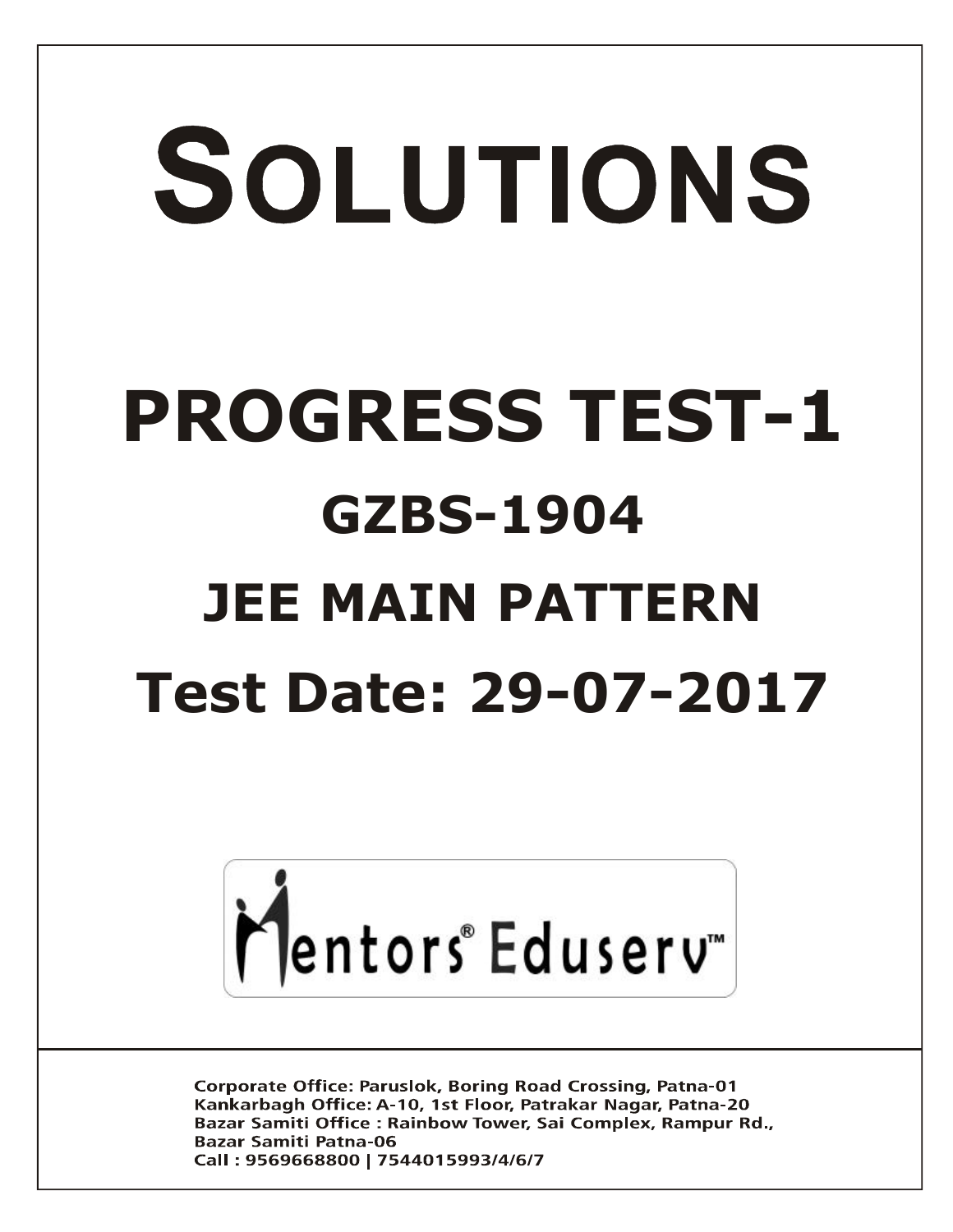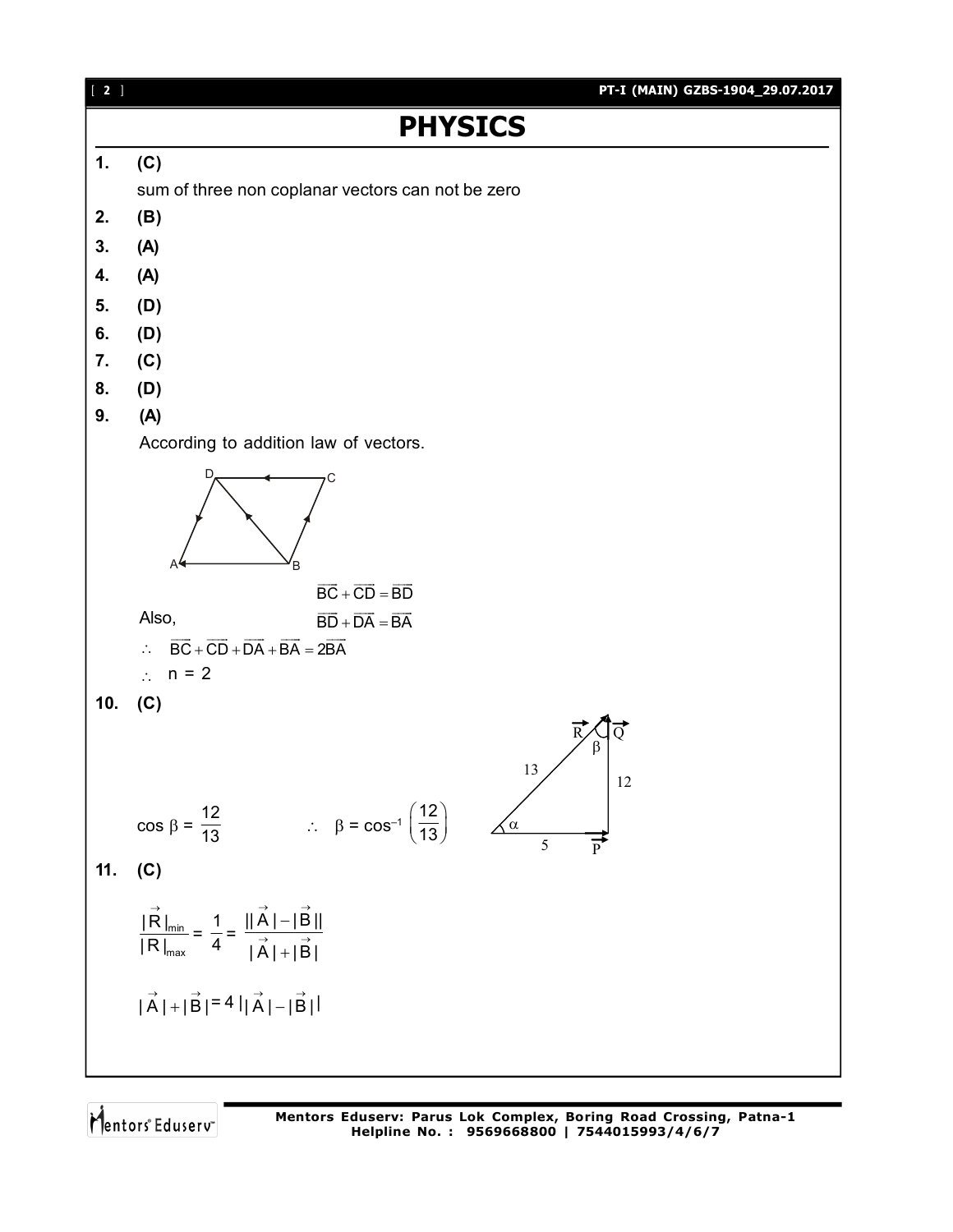**PT-I (MAIN) GZBS-1904\_29.07.2017** [ **3** ]

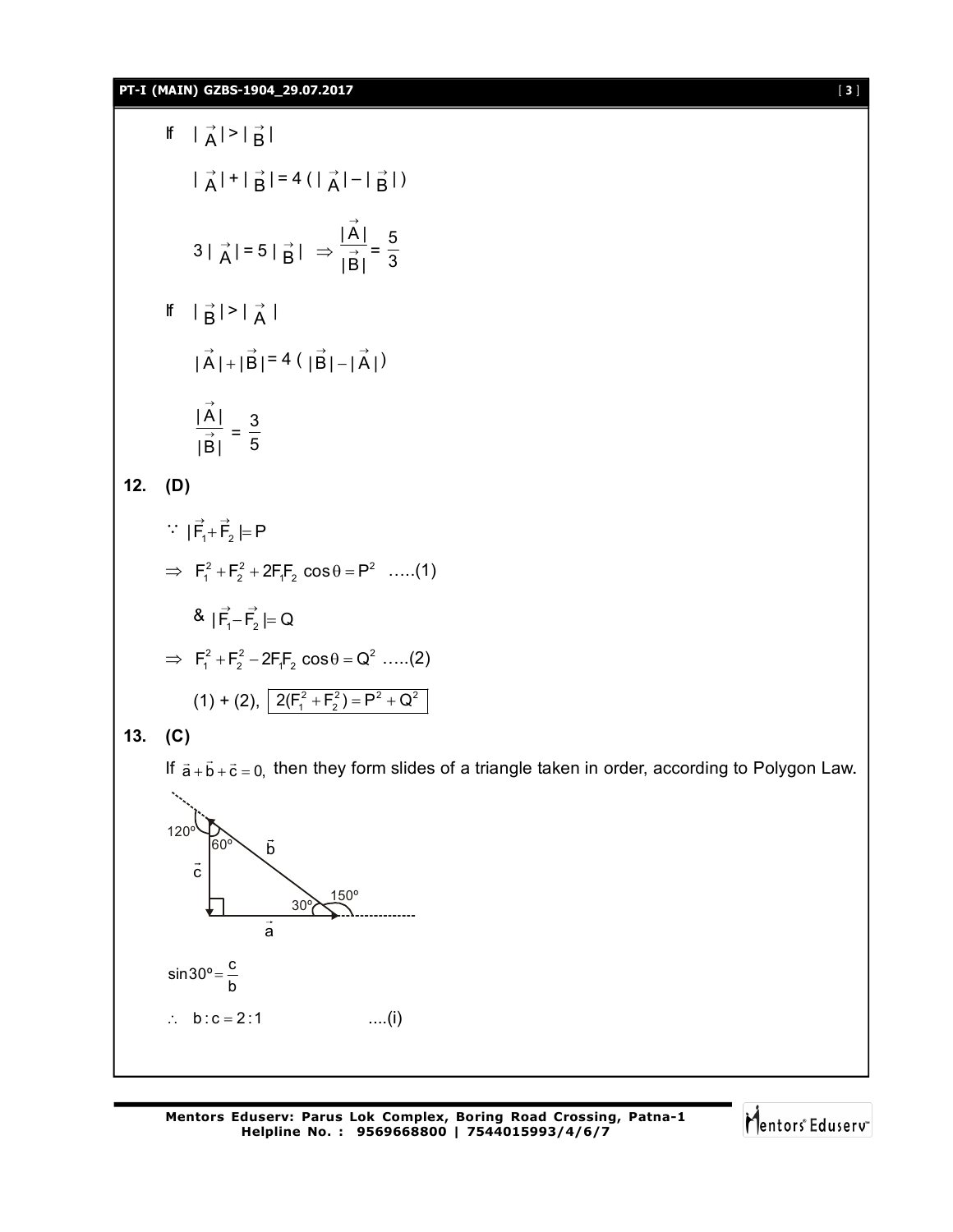[ **4** ] **PT-I (MAIN) GZBS-1904\_29.07.2017**  $\cos 30^\circ = \frac{a}{b}$  $\therefore$  a : b =  $\sqrt{3}$  : 2 ...(ii) From (i) and (ii) we get  $\Rightarrow$  a : b : c =  $\sqrt{3}$  : 2 : 1 **14. (A) 15. (C) 16. (B) 17. (C) 18. (A) 19. (C) 20. (A) 21. (B) 22. (C) 23. (B) 24. (B) 25. (B) 26. (D) 27. (D) 28. (A) 29. (A) 30. (C) CHEMISTRY 31. (C)** 0 moles  $=\frac{g}{\sqrt{2}} = \frac{54}{184} = 0.4355$  $M_0$  124  $=\frac{9}{10}=\frac{1}{104}=$ **32. (C)** Number of moles of magnesium =  $\frac{0.004}{24} = \frac{1}{6} \times 10^{-3}$ - $\therefore$  Total number of atoms =  $\frac{1}{6}$  x10<sup>-3</sup> xN<sub>A</sub>  $\frac{1}{6}$ x10<sup>-3</sup>xN  $\overline{\phantom{0}}$  $=\frac{1}{6}$ x10<sup>-3</sup> x 6.022 x 10<sup>23</sup> - $\approx 10^{20}$  atoms **33. (D)** 1 mole of electron contains  $N_A$  electrons.  $\therefore$  Weight of 1 mole of electrons  $= 6.022 \times 10^{23} \times 9 \times 10^{-28}$ = 0.00054 gm **34. (B)** (A) 50 grams of iron (B) Mass of Nitrogen (N<sub>2</sub>) = 5 x 28 = 140 g (C) 1 gram atom of silver means 1 mole of silver  $\therefore$  Mass of silver atom = 1 x 108 = 108 g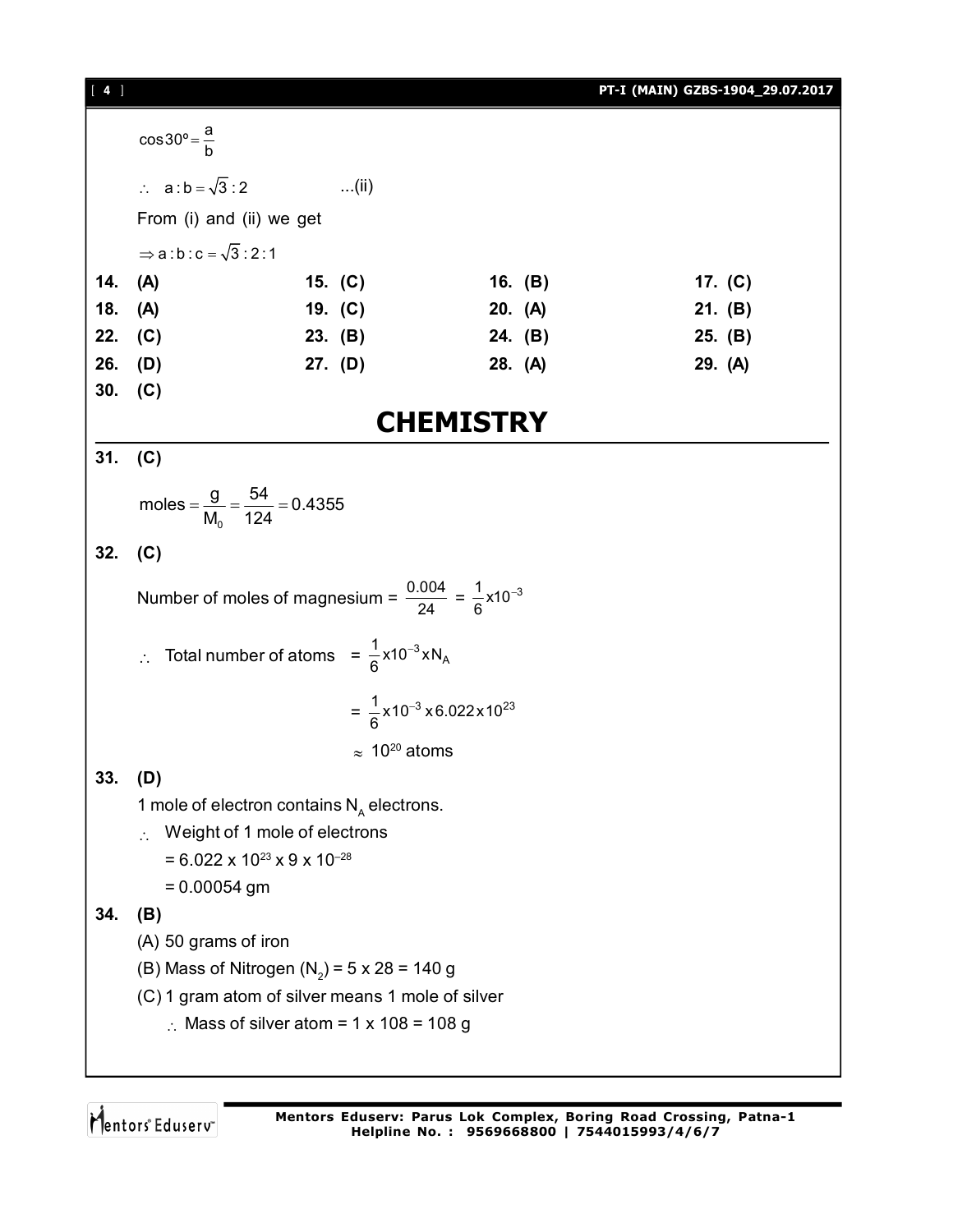## **PT-I (MAIN) GZBS-1904\_29.07.2017** [ **5** ]

(D) Number of moles of C = 23  $\frac{5 \times 10^{23}}{22 \times 10^{23}} = 0.83$ 6.022x10  $=$  $\therefore$  Mass of C = Number of moles x 12 = 0.83 x 12 = 9.96 g So, option (B) has highest mass. **35. (D)** Moles of gas =  $\frac{5.6}{22.4} = \frac{1}{4}$ Number of moles =  $\frac{\text{weight}}{\text{GMM}}$  $\Rightarrow \frac{1}{4} = \frac{11}{\text{CM}}$  $\frac{1}{4} = \frac{11}{GMM}$  $\Rightarrow$  GMM = 44 g/mol  $\therefore$  The gas is N<sub>2</sub>O (Nitrous oxide) **36. (B)** Let the natural abundance of  $63Cu$  be x% and the natural abundance of  $65Cu$  be (100 -x) % Average atomic mass of Copper  $=$   $\frac{\mathsf{At}.\mathsf{weight}~\mathsf{of}~\mathsf{1}^{\mathsf{st}}~\mathsf{isotope}\times\% + \mathsf{At}.\mathsf{weight}~\mathsf{of}~\mathsf{2}^{\mathsf{nd}}~\mathsf{lsotope}\times\%}{\mathsf{400}}$ 100  $\Rightarrow$  $63.6 = \frac{63 \times x + 65 \times (100 - x)}{100}$  $=\frac{63\times x+65\times (}{100}$  $\implies$  6360 = 63x + 6500 – 65x  $\implies$  2x = 140  $\Rightarrow$  x = 70% **37. (B)**  $X_2Y_3 \rightarrow$  Pure Compound Let the atomic weight of X be  $\mathsf{A}_{\mathsf{x}}$  and atomic weight of Y and  $\mathsf{A}_{\mathsf{y}}$ % of X  $\Rightarrow \frac{27}{24}$  $x \wedge$   $\vee$   $\vee$  $\frac{2A_x}{2A_x \times 3A_y} \times 100 = 60$  $\Rightarrow$  200 A<sub>x</sub> = 120 A<sub>x</sub> + 180 A<sub>y</sub>  $\Rightarrow$  80 A<sub>x</sub> = 180 A<sub>y</sub>  $\Rightarrow$  A<sub>y</sub> =  $\frac{80}{180}$  A<sub>x</sub> =  $\frac{4}{9}$  A<sub>x</sub> 9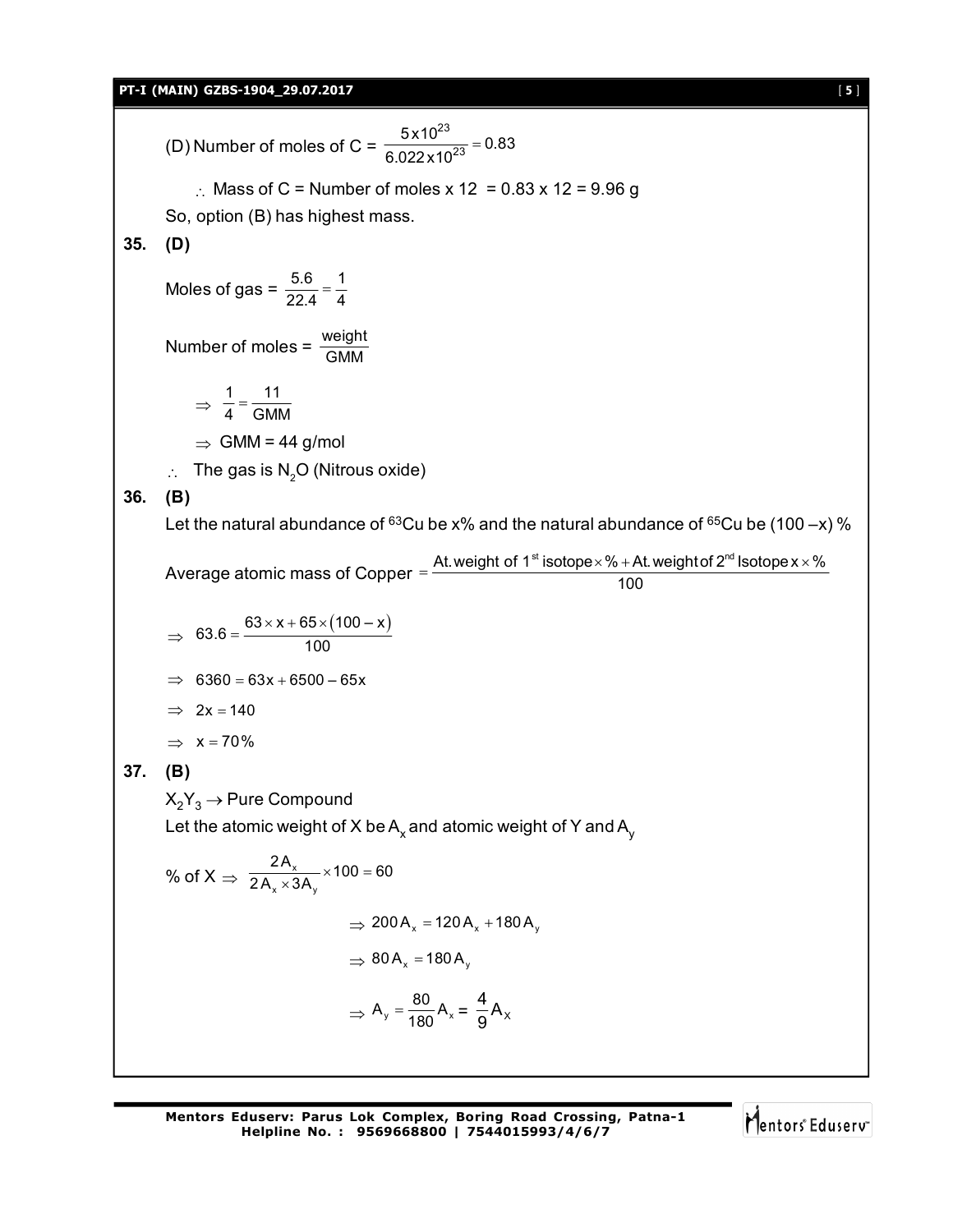| [6] | PT-I (MAIN) GZBS-1904_29.07.2017                                                                                             |
|-----|------------------------------------------------------------------------------------------------------------------------------|
| 38. | (C)                                                                                                                          |
|     | Empirical formula represents the simple ratio of atoms in a compound.                                                        |
| 39. | (D)                                                                                                                          |
|     | $2NAHCO3$ ----->Na <sub>2</sub> CO <sub>3</sub> + H <sub>2</sub> O + CO <sub>2</sub><br>4.2g                                 |
|     | Number of moles of NaHCO <sub>3</sub> = $\frac{4.2}{84} = \frac{1}{20}$ , No of moles of CO <sub>2</sub> = 1/20 × 1/2 = 1/40 |
|     | So, Volume of CO <sub>2</sub> formed at NTP = $\frac{1}{40}$ × 22.4                                                          |
|     | $= 0.56 L$                                                                                                                   |
| 40. | (A)                                                                                                                          |
|     | $CH4 + 2O2 \longrightarrow CO2 + 2H2O$                                                                                       |
|     | 1 L at NTP                                                                                                                   |
|     |                                                                                                                              |
|     | $n_{CH_4} = \frac{1}{22 \text{ A}}$                                                                                          |
|     | $A/c$ to mole – mole analysis                                                                                                |
|     | $\frac{n_{\text{CH}_4}}{1} = \frac{n_{\text{O}_2}}{2}$ $\Rightarrow$ $n_{\text{O}_2} = 2 \times \frac{1}{22 \text{ A}}$      |
|     | $\therefore$ V <sub>o<sub>2</sub></sub> at NTP = $\frac{2}{22 \text{ A}} \times 22.4 = 2L$ .                                 |
| 41. | (D)                                                                                                                          |
|     | $CS_2 + 3O_2 \longrightarrow 2SO_2 + CO_2$                                                                                   |
|     | (A) 1 mole of $CS_2$ will produce 1 mole of $CO_2$                                                                           |
|     | (True Statement)                                                                                                             |
|     | (B) $n_{O_2} = \frac{16}{32} = \frac{1}{2}$                                                                                  |
|     | A/c to mole - mole analysis                                                                                                  |
|     | $\frac{n_{O_2}}{3} = \frac{n_{CO_2}}{1}$ $\Rightarrow$ $n_{CO_2} = \frac{1}{6}$                                              |
|     | So, mass of $CO_2 = \frac{44}{6} = 7.33$ g. (True)                                                                           |
|     | (C) A/c to mole - mole analysis                                                                                              |
|     |                                                                                                                              |
|     |                                                                                                                              |

Mentors<sup>e</sup> Eduserv-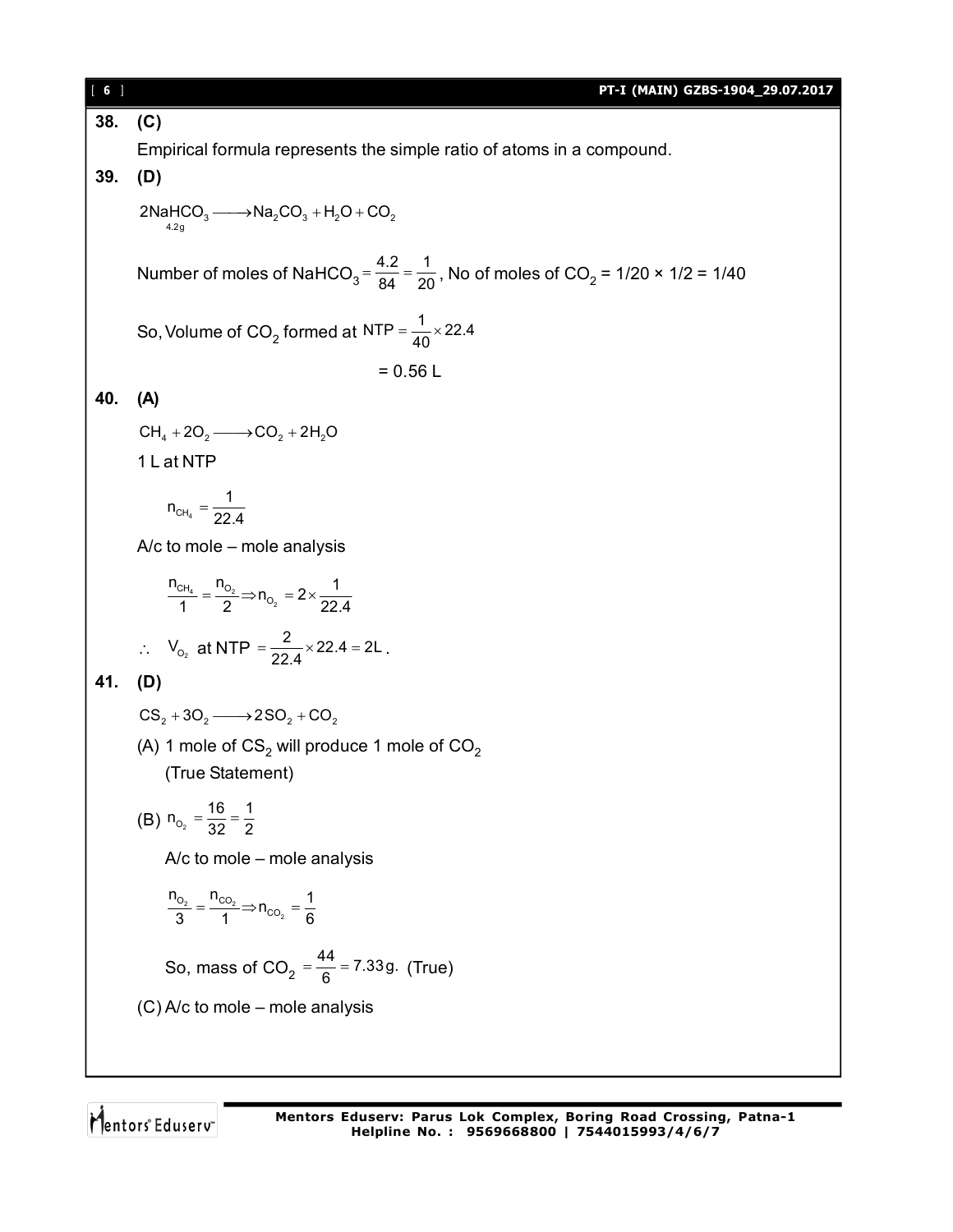### **PT-I (MAIN) GZBS-1904\_29.07.2017** [ **7** ]

 $2 - 902$ 2 o<sub>2</sub> ''so  $\frac{n_{O_2}}{3} = \frac{n_{SO_2}}{2} \Rightarrow n_{SO_2} = \frac{2}{3}$ . (True) (D)  $n_{O_2} = \frac{1}{N_A}$  $n_{_{\rm O_2}} = \frac{6}{N_{\rm p}}$ A/c to mole – mole analysis 2  $\sim$  2 2  $O<sub>2</sub>$   $^{11}CS$  $^{\text{cs}_{2}}$   $\bar{\mathsf{N}}_{\text{A}}$  $\frac{n_{O_2}}{3} = \frac{n_{CS_2}}{1} \implies n_{CS_2} = \frac{6}{N_A} \times \frac{1}{3}$  $\therefore$  No. of molecules of CS<sub>2</sub> =  $\frac{2}{N_A} \times N_A$  $\text{CS}_2 = \frac{2}{N_\text{A}} \times N_\text{A} = 2.$  (False) **42. (C)**  $CaCO<sub>3</sub>(s) \longrightarrow CaO(s) + CO<sub>2</sub>(g)$ 5.6 L at NTP  $\mathsf{co_2}$  $n_{CO_2} = \frac{5.6}{22.4} = \frac{1}{4}$ A/c to mole – mole analysis  $n_{\text{CaO}}$   $n_{\text{CO}_2}$  $\frac{2a0}{1} = \frac{100}{1}$  $\Rightarrow$   $n_{\text{CaO}}$  $n_{\text{caO}} = \frac{1}{4}$  $\therefore$  mass of CaO =  $\frac{1}{4} \times 56 = 14$ gm. **43. (B)** 4 KO $_2$  + 2 H $_2$ O —  $\rightarrow$  4 KOH + 3 O $_2$ 0.158 0.1  $L.R. = KO<sub>2</sub>$  $\therefore$  No. of moles of O<sub>2</sub> formed =  $\frac{3}{4} \times 0.158 = 0.1185$  mole **44. (A)** % of 'B' =  $\frac{3B}{2A + 3B} \times 100 = \frac{3 \times (1.5A)}{2A + 3 \times (1.5A)} \times 100 = \frac{4.5}{6.5} \times 100 = 69.2\%$  $=\frac{3B}{24.00} \times 100 = \frac{3 \times (1.5A)}{24.0} \times 100 = \frac{4.5}{2.5} \times 100 = 6$  $+3B$  2A + 3  $\times$  ( **45. (C)**  $\frac{n_o}{n} = \frac{y}{2} = \frac{1}{20} \Rightarrow y = 10$ B n<sub>B</sub> 3 0.3  $=\frac{y}{2}=\frac{1}{2} \Rightarrow y=1$ 

Mentors Eduserv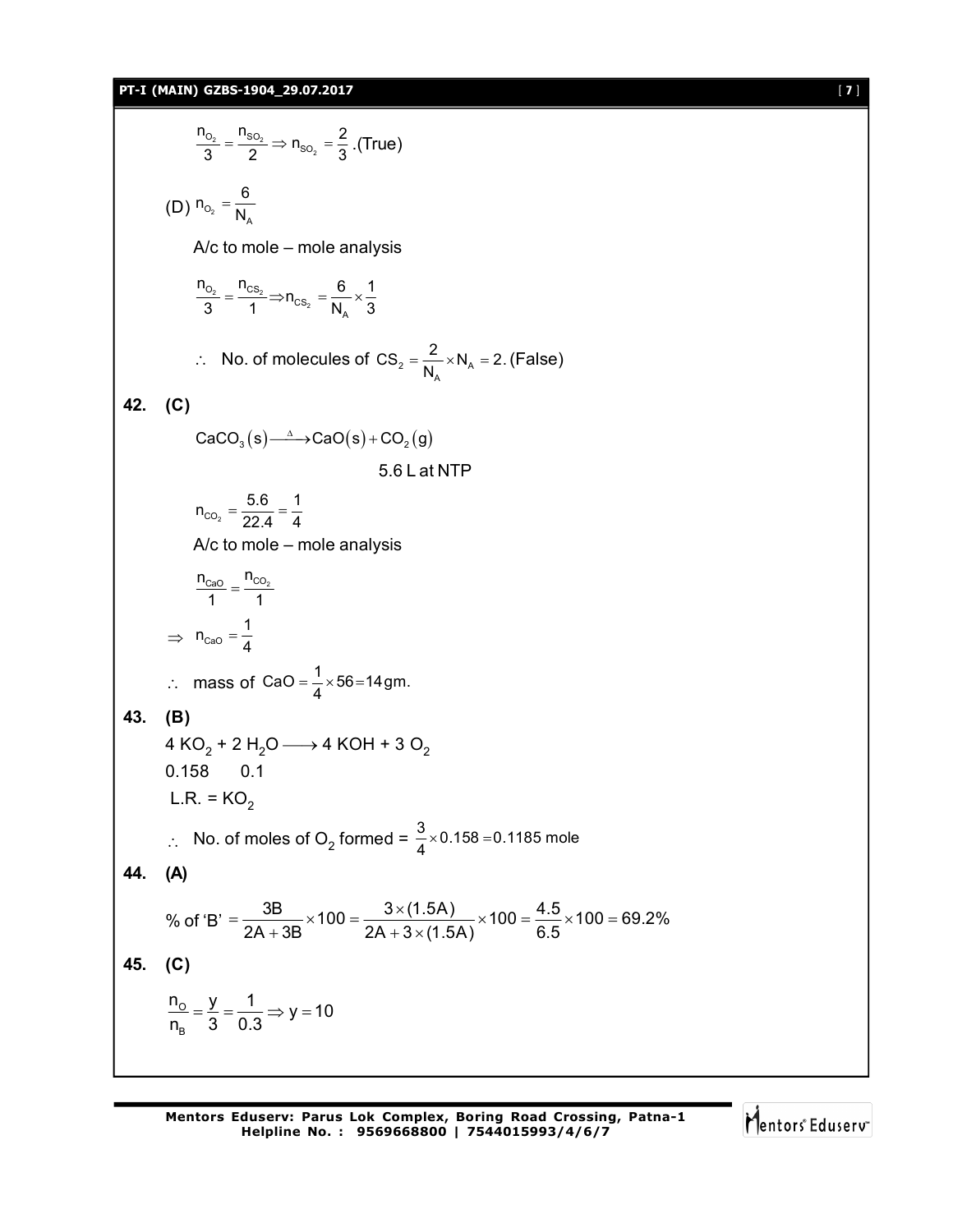[ **8** ] **PT-I (MAIN) GZBS-1904\_29.07.2017**

$$
\frac{n_{H}}{n_{A}} = \frac{4}{1} = \frac{2y}{x} = \frac{2 \times 10}{x} \Rightarrow x = 5
$$
\n46. (B)  
\n% C =  $\frac{72}{180} \times 50 = 20\%$   
\n47. (C)  
\n
$$
M_{av} = \frac{4 \times 80 + 2 \times 28}{6} = \frac{320 + 56}{6} = \frac{376}{6} = 62.66
$$
\n
$$
(VD)_{av} = \frac{M_{av}}{2} = \frac{62.66}{2} = 31.33
$$
\n48. (A)  
\n(I) 0.5 mole of O<sub>3</sub> = 0.5×48 = 24 gm (II) 0.5 mole of 'O' = 8 gm  
\n(III)  $\frac{1}{2}$  mole of O<sub>2</sub> = 16 gm (IV) 0.25 mole of CO<sub>2</sub> = 11 gm  
\n(I) > (III) > (IV) > (II)  
\n49. (D)  
\n40 =  $\frac{32a + 80b}{a + b}$   
\n40 a + 40 b = 32 a + 80 b  
\n $a = 5b$   
\n
$$
M_{av} = \frac{32b + 400b}{a + b}
$$
\n
$$
= \frac{32b + 400b}{5b + b}
$$
\n
$$
= \frac{432}{6} = 72
$$
\n50. (B)  
\n2H<sub>2</sub> + O<sub>2</sub> → 2H<sub>2</sub>O  
\n12gm (16gm  
\n6mole  
\n5mole left  
\n10g left.  
\nLR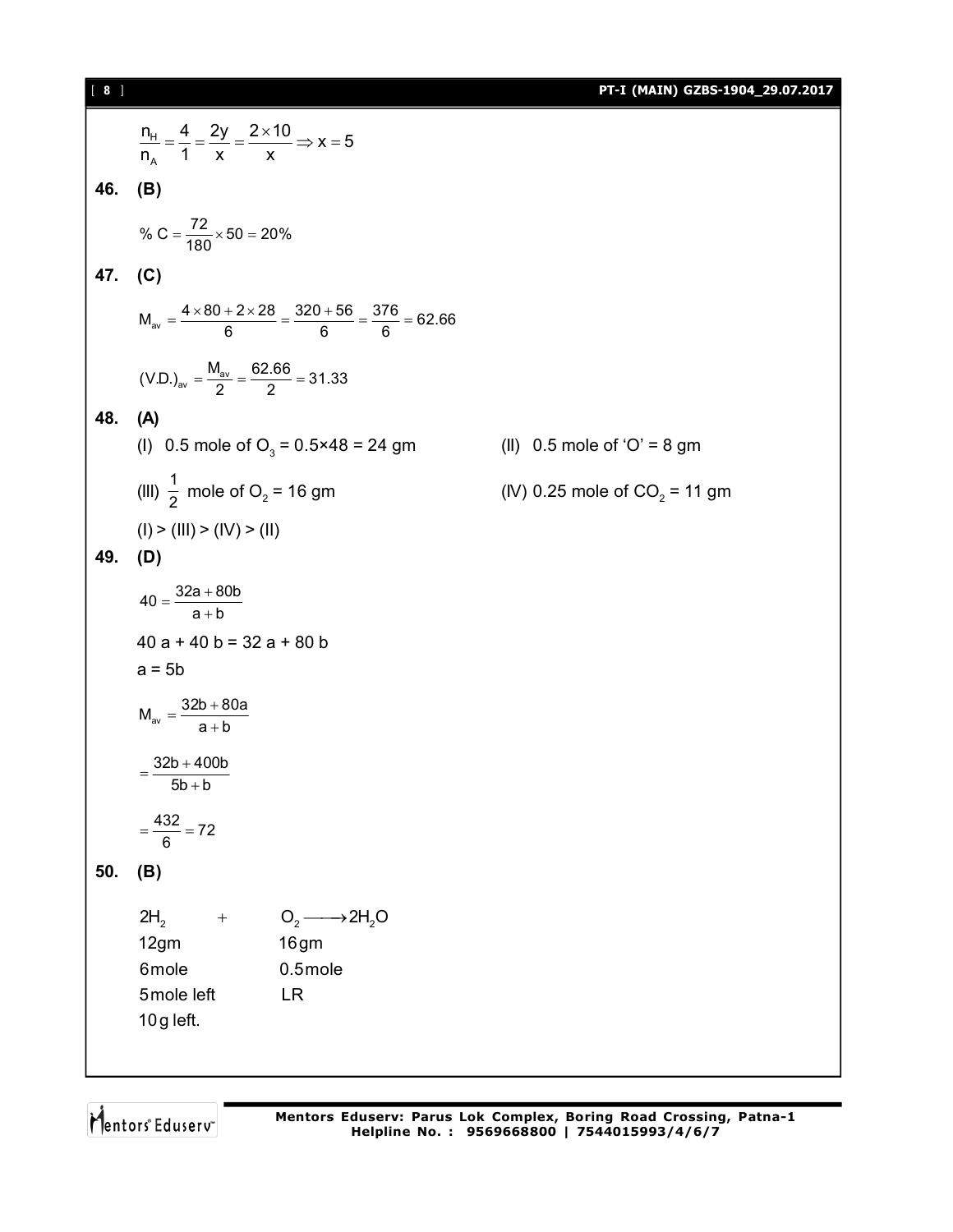| PT-I (MAIN) GZBS-1904 29.07.2017 |  |
|----------------------------------|--|
|----------------------------------|--|

| 51. | (D)                                                                                       |
|-----|-------------------------------------------------------------------------------------------|
|     |                                                                                           |
|     | Molecular weight of mixture $=\frac{40\times28+40\times32+20\times44}{100}$ = 32.8 g      |
| 52. | (C)                                                                                       |
|     | C ball 1400 can be used for 700                                                           |
|     | H ball 3600 can be used for 600                                                           |
|     | O ball 1000 can be used for 1000                                                          |
|     | Max possible is 600                                                                       |
| 53. | (A)                                                                                       |
|     | Wt of carbon 1x10 <sup>-6</sup> gm                                                        |
|     | Mole of carbon = $1x 10^{-6}$ /12                                                         |
|     | Atom of carbon = $\frac{0.000001 \times 6.023 \times 10^{23}}{12}$ = 5 x 10 <sup>16</sup> |
|     |                                                                                           |
| 54. | (A)                                                                                       |
|     | $16.12 = \frac{90 \times 16 + x \times 17 + (100 - x) \times 18}{100}$                    |
|     |                                                                                           |
|     | $x = 8$                                                                                   |
| 55. | (A)                                                                                       |
|     | Molecular weight = $\frac{4 \times 24 \times 100}{0.096}$ = 100000                        |
| 56. | (D)                                                                                       |
|     | Mole of glucose = $54/180=0.3$                                                            |
|     | Mole of CO <sub>2</sub> is 6 x 0.3 = 1.8 = 1.8 x 44 = 79.2g                               |
| 57. | (A)                                                                                       |
|     | $n_{O_2} = \frac{16}{32} = \frac{1}{2}$ &<br>$n_{N_2} = \frac{14}{28} = \frac{1}{2}$      |
| 58. | (C)                                                                                       |
|     | $O2$ is the limiting reagent                                                              |
| 59. | (B)                                                                                       |
|     |                                                                                           |
|     | $1 \times n_{CO_2} = 6 \times n_{K_4[Fe(CN)_6]}$                                          |
|     | $\therefore$ $n_{K_4[Fe(CN)_6]} = \frac{1}{6}$                                            |
|     |                                                                                           |
|     |                                                                                           |
|     |                                                                                           |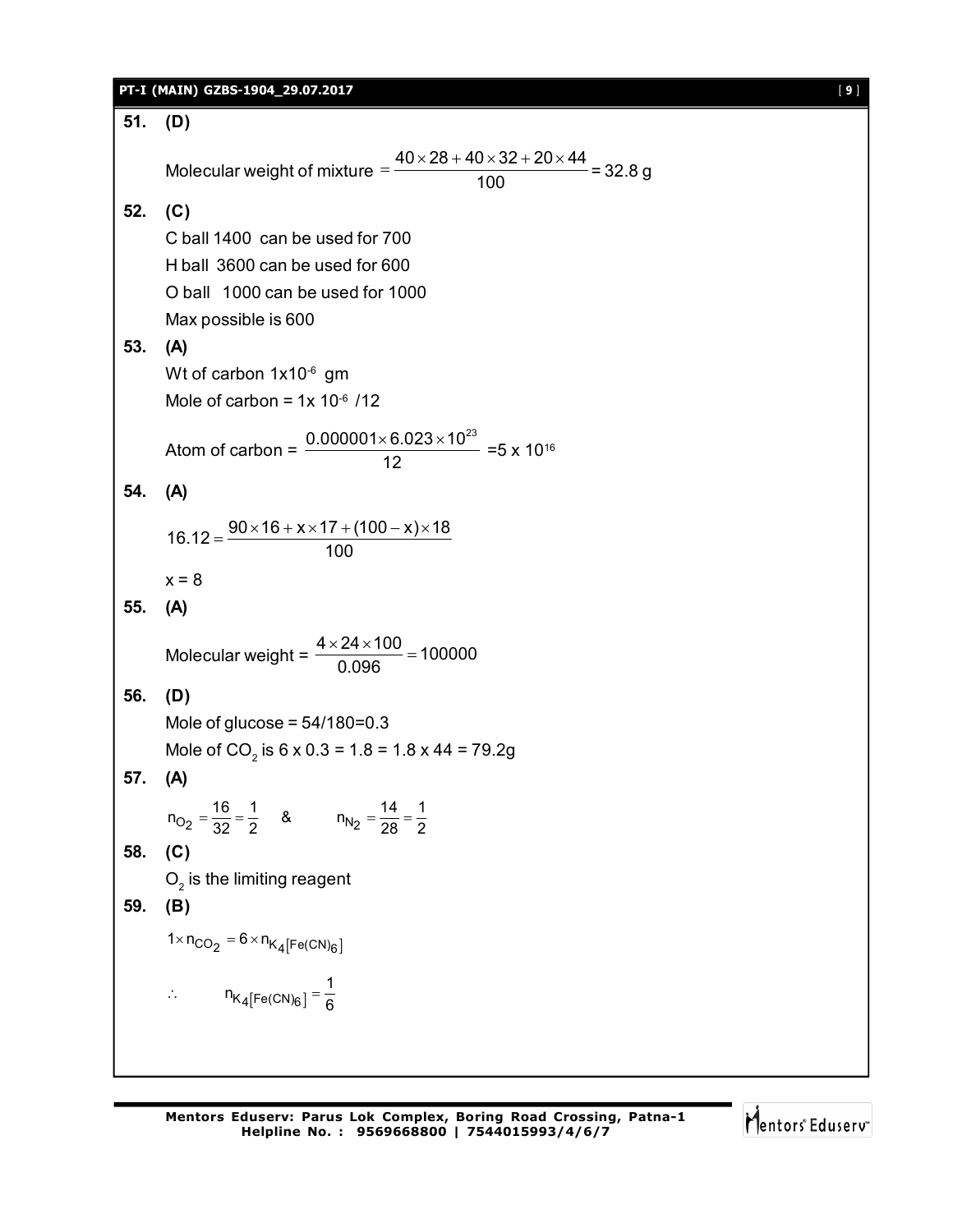[ **10** ] **PT-I (MAIN) GZBS-1904\_29.07.2017 60. (C)**  $\texttt{3Badl}_2 + \texttt{2Na}_{\texttt{3}}\texttt{PO}_4 \longrightarrow \texttt{Ba}_{\texttt{3}}(\texttt{PO}_4)_2 + \texttt{6NaCl}$ Here BaCl $_2$  is the limiting reactant number of moles of Ba $_{\tiny 3}$ (PO $_{\tiny 4})_{\tiny 2}$  formed  $=\frac{1}{3}$ 1 × No. of moles of BaCl<sub>2</sub> =  $\frac{1}{3}$ 2 mol. **MATHEMATICS 61. (D)**  $|x| \left( \frac{1+|x|}{x^2-x+1} \right) \le 0 \Rightarrow x = 0$  $x^2 - x + 1$  $\left(\frac{1+|x|}{x^2-x+1}\right) \le 0 \Rightarrow x=0$ **62. (B)** Using wavy curve method :  $-ve$   $-8$  +ve  $-2$   $-ve1$   $-ve$  7 +ve –  $\therefore$   $x \in (-\infty, 8) \cup [-2, 1] \cup [1, 7)$ i.e.,  $x \in (-\infty, 8) \cup [-2, 7)$ **63. (A) 64. (B)**  $(x-3)$  $(x-4)(x-1)(\sqrt{2}-x)(\sqrt{2}+x)$  $3)^3$ 0 4 $(x-1)(\sqrt{2}-x)(\sqrt{2})$ - $\leq$  $(-4)(x-1)(\sqrt{2}-x)(\sqrt{2}+x)$ *x*  $(x-4)(x-1)(\sqrt{2}-x)(\sqrt{2}+x)$  $x \in (-\sqrt{2},1] \cup (\sqrt{2},3] \cup (4,\infty)$ **65. (A)** Let x be the required logarithm, then by definition  $(2\sqrt{2})^x = 32\sqrt[5]{4} \Rightarrow (2,2^{1/2})^x = 2^5 \cdot 2^{2/5}$ ;  $\therefore 2^{\frac{3x}{2}} = 2^{5+\frac{2}{5}}$ Here, by equating the indices,  $\frac{3}{2}x = \frac{27}{5}$ 2 5  $=$  $x = \frac{18}{5} = 3.6.$ 5  $\therefore$  X =  $\frac{18}{5}$  = 3 **66. (B)**  $log_{49} 28 = \frac{log28}{log10} = \frac{log7 + log4}{log7}$ log49 2log7  $=\frac{\log 28}{1.12}=\frac{\log 7+1}{2.12}$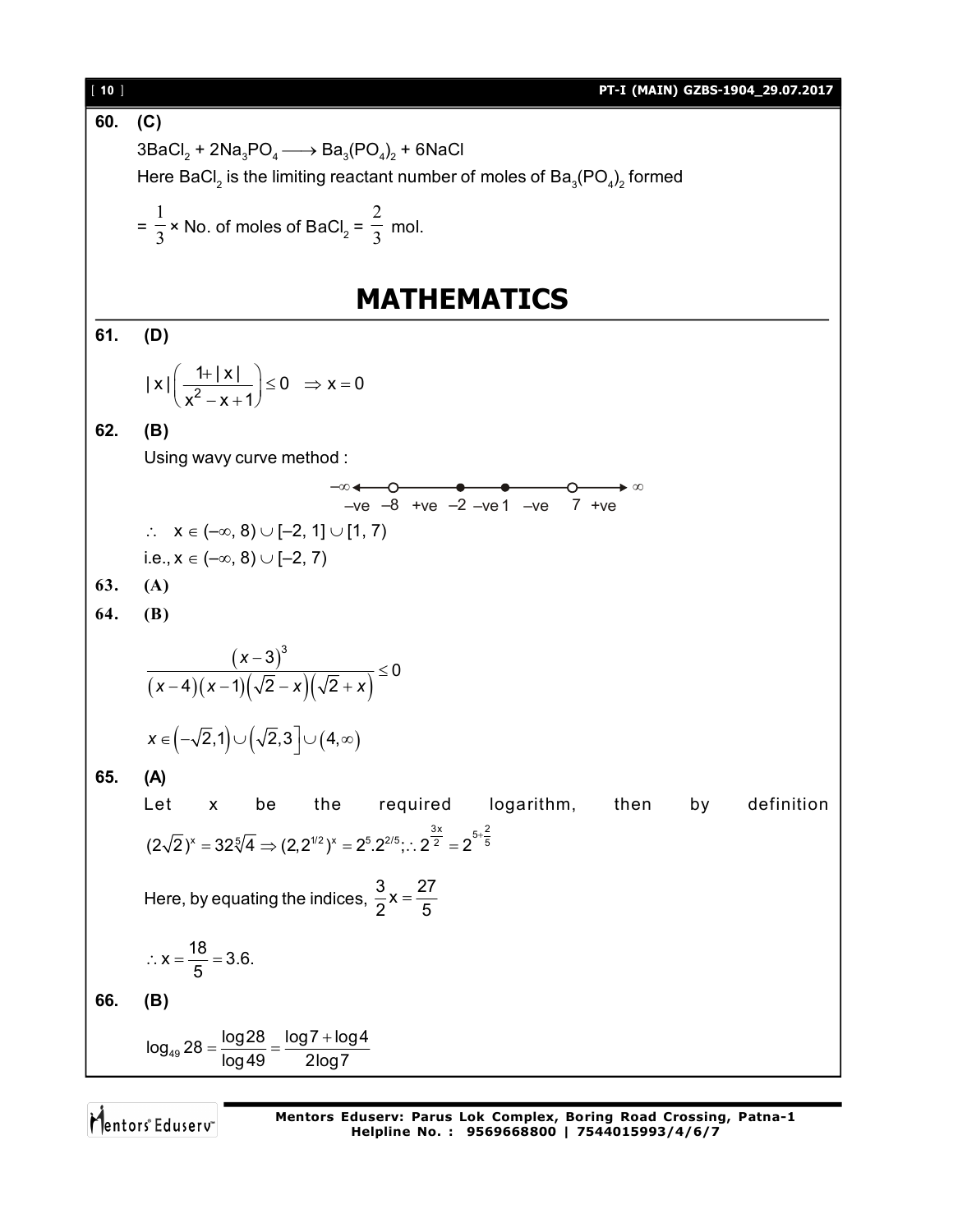$$
\frac{\log 7}{2\log 7} + \frac{\log 4}{2\log 7} = \frac{1}{2} + \frac{1}{2}\log_7 4 = \frac{1}{2} + \frac{1}{2}.2\log_7 2 = \frac{1}{2} + \log_7 2 = \frac{1}{2} + m = \frac{1+2m}{2}
$$
  
\n67. (A)  
\n
$$
\log_a \left(\frac{a+b}{2}\right) = \frac{1}{2}(\log_a a + \log_a b) = \frac{1}{2}\log_a (ab) = \log_a \sqrt{ab}
$$
\n
$$
\Rightarrow \frac{a+b}{2} = \sqrt{ab} \Rightarrow a+b = 2\sqrt{ab} \Rightarrow (\sqrt{a} - \sqrt{b})^2 = 0 \Rightarrow \sqrt{a} - \sqrt{b} = 0 \Rightarrow a = b.
$$
  
\n68. (D)  
\nIf  $\log_a 2 + \log_a 4 + \log_a 16 + \log_a x = 6$   
\nthen  $\log_a (2 \times 4 \times 16 \times x) = 6$   
\n
$$
\Rightarrow \log_a 128x = 6 \Rightarrow 128x = 4^6 \Rightarrow x = \frac{64 \times 64}{128} \Rightarrow x = 32
$$
  
\n69. (C)  
\n
$$
a = \log_{2a} 12 = \frac{\log 12}{\log 24} = \frac{2\log 2 + \log 3}{3\log 2 + \log 3}
$$
\n
$$
b = \log_{9a} 24 = \frac{3\log 2 + \log 3}{2(\log 2 + \log 3)}
$$
\n
$$
c = \log_{4a} 36 = \frac{2(\log 2 + \log 3)}{4\log 2 + \log 3}
$$
\n
$$
\therefore abc = \frac{2\log 2 + \log 3}{4\log 2 + \log 3} = 2 \cdot \frac{3\log 2 + \log 3}{4\log 2 + \log 3} = 2bc.
$$
  
\n70. (B)  
\n
$$
2^{\log_a (x-1)} > x + 5 \Rightarrow (\sqrt{2})^{2\log_3 \sqrt{2}(x-1)} > +5
$$
\n
$$
\Rightarrow (x-1)^2 > x + 5 \Rightarrow (\sqrt{2})^{2\log_3 \sqrt{2}(x-1)} > +5
$$
\n
$$
\Rightarrow (x-1)^2 > x +
$$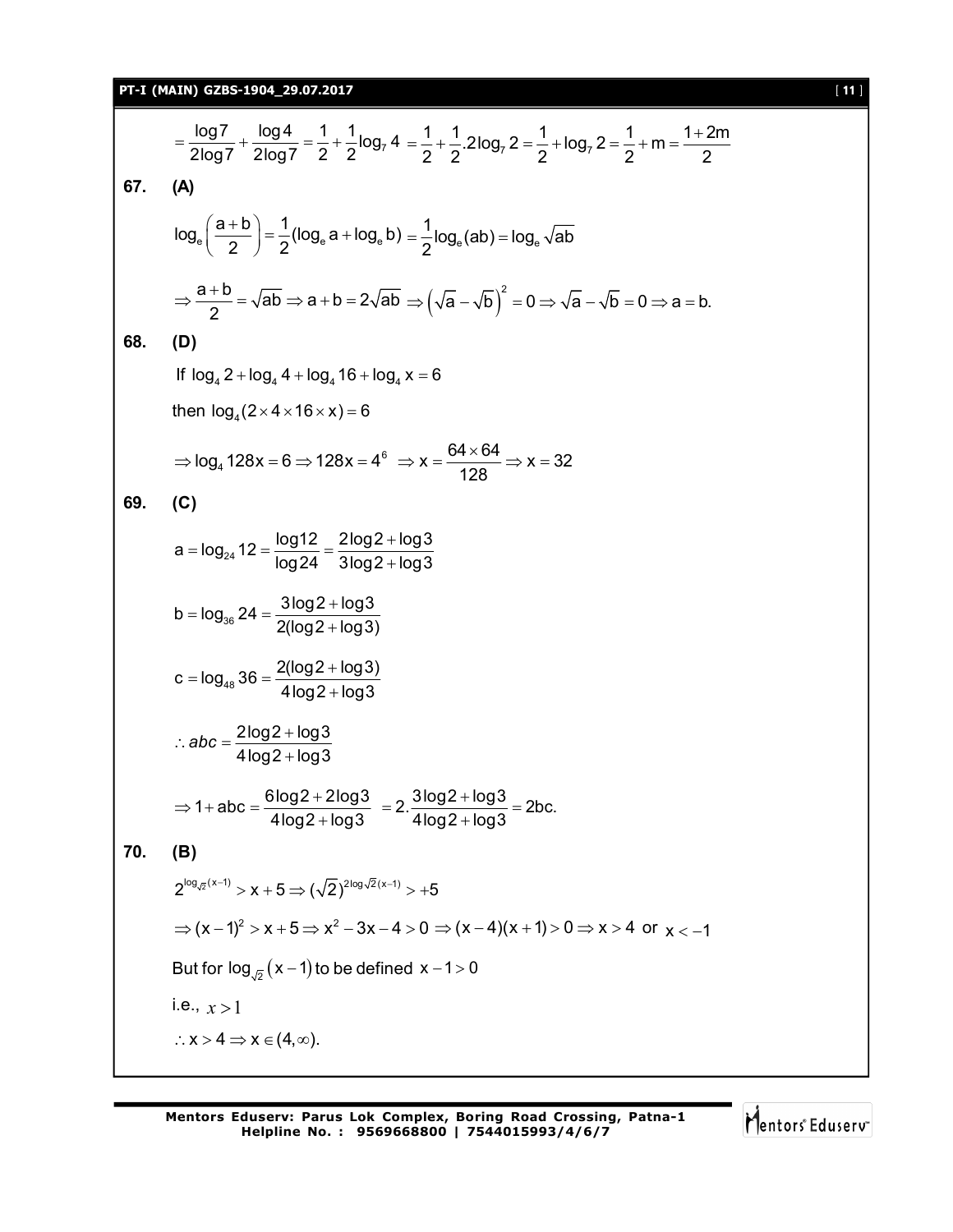# [ **12** ] **PT-I (MAIN) GZBS-1904\_29.07.2017**

71. (C)  
\n
$$
log_{0.04}(x-1) \ge log_{0.2}(x-1)
$$
 ......(i)  
\nFor log to be defined x-1>0 ⇒ x>1  
\nFrom (i),  $log_{(0.2)^2}(x-1) \ge log_{0.2}(x-1)$   
\n $\Rightarrow \frac{1}{2}log_{0.2}(x-1) \ge log_{0.2}(x-1) \Rightarrow \sqrt{x-1} \le (x-1)$   
\n $\Rightarrow \sqrt{x-1}(1-\sqrt{x-1}) \le 0 \Rightarrow 1-\sqrt{x-1} \le 0$   
\n $\Rightarrow \sqrt{x-1} \ge 1 \Rightarrow x \ge 2, \therefore x \in [2, \infty)$ .  
\n72. (B)  
\nSince  $x^2 + 1 = 0$ , gives  $x^2 = -1 \Rightarrow x = \pm i$   
\n $\therefore x$  is not real but x is real (given)  
\n $\therefore$  No value of x is possible.  
\n73. (B)  
\nA = [x : x ∈ R, -1 < x < 1]  
\nB = [x : x ∈ R : x ≤ 0 or x ≥ 2]  
\n $\therefore A ∪ B = R - D$ , where  
\nD = [x : x ∈ R : x ≤ 0 or x ≥ 2]  
\n74. (B)  
\n $n(A ∩ B) = n(A) + n(B) - n(A ∪ B) = 5$   
\n $n(A - B) = n(A) - n(A ∩ B) = 11$   
\n75. (A)  
\nA ∪ B = {1,2,3,4,5,6} ∴ (A ∪B) ∩ C = {3,4,6}.  
\n76. (C) Since x = 0 is one of the solution so the product will be zero.  
\n77. (D) |x<sup>2</sup> - 9| + |x<sup>2</sup> - 4| = 5  
\n|x<sup>2</sup> - 9| + |x<sup>2</sup> - 4| = 5  
\n|x<sup>2</sup> - 9| + |x<sup>2</sup> - 4| = |(x<sup>2</sup> - 9) - (x<sup>2</sup> - 4)|  
\n $\Rightarrow (x2 - 9) (x2 - 4) \le 0$  {∴ |a| + |b| = |a - b|  $\Leftrightarrow$  a. b ≤ 0}  
\n $\Rightarrow$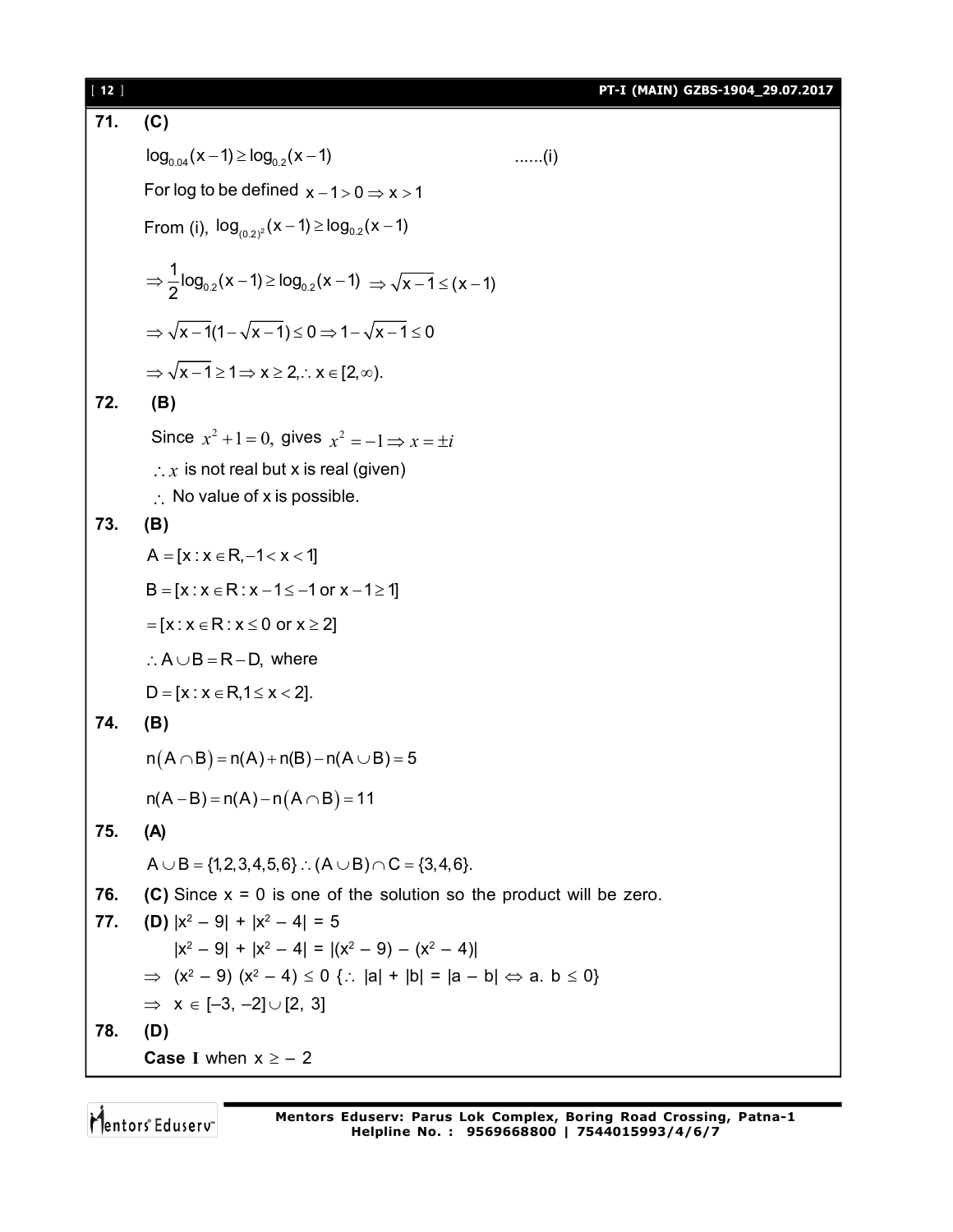**PT-I (MAIN) GZBS-1904\_29.07.2017** [ **13** ]

 $|x+2|-x$  $\frac{2|-x}{2} < 2 \Rightarrow \frac{2}{x}$  $\frac{2}{x}$  < 2  $\Rightarrow$   $\frac{1}{x}$  $\frac{1}{x}$  < 1  $\Rightarrow$   $(x - 1)/x > 0$  $x \in [-2, 0) \cup (1, \infty]$  .....(i) **Case II** when  $x < -2$  $\frac{|x+2|-x}{2}<2$  $\frac{2|-x}{x}$  < 2  $\Rightarrow \frac{-2-2x}{x}$  < 2  $\frac{-2x}{x}$  < 2  $\Rightarrow \frac{1+x}{x}$  + 1 > 0 x  $\Rightarrow$  (1 + 2x) / x > 0  $\Rightarrow$  x  $\in$  (-  $\infty$ , -2) ...(ii)  $\therefore$  from (i) and (ii) we get  $x \in (-\infty, 0) \cup (1, \infty)$ **79. (A)**  $|a| + |b| = |a - b|$  $\Rightarrow$  ab  $\leq$  0  $(x^2 - 5x + 7)$   $(x^2 - 5x - 14) \le 0$  $(x - 7)(x + 2) \le 0$  $\Rightarrow$   $x \in [-2, 7]$ **80. (C)** Use  $A^{log_A B} = B$  $e^{\ln(\ln 3)} = \ln 3$  $\therefore e^{e^{in(n/3)}} = e^{ln3} = 3$ **81. (A)**  $N = \frac{(3^4)^{\log 9^5} + 3^{3\log_3 \sqrt{6}}}{\log 7} [7^{\log_7} - (5^3)^{\log_5 2^6}]$ 409  $N = \frac{3^{\log_3 25} + 3^{\log_3} \sqrt{6}^3}{125}$ 409  $[25 - 6\sqrt{6}]$  $N = \frac{(25 + 6\sqrt{6})(25 - 6\sqrt{6})}{409}$  $N = 1$  $log_2 N = log_2 1 = 0$ **82. (C)**  $x^2 + 3x + 2 \ge 0 \Rightarrow (x + 1)(x + 2) \ge 0$  $\Rightarrow$   $x \in (-\infty, -2] \cup [-1, \infty)$ Case I.  $x - 1 < 0 \Rightarrow x < 1, x - 1 < \sqrt{x^2 + 3x + 2}$  is true

**Mentors Eduserv: Parus Lok Complex, Boring Road Crossing, Patna-1 Helpline No. : 9569668800 | 7544015993/4/6/7**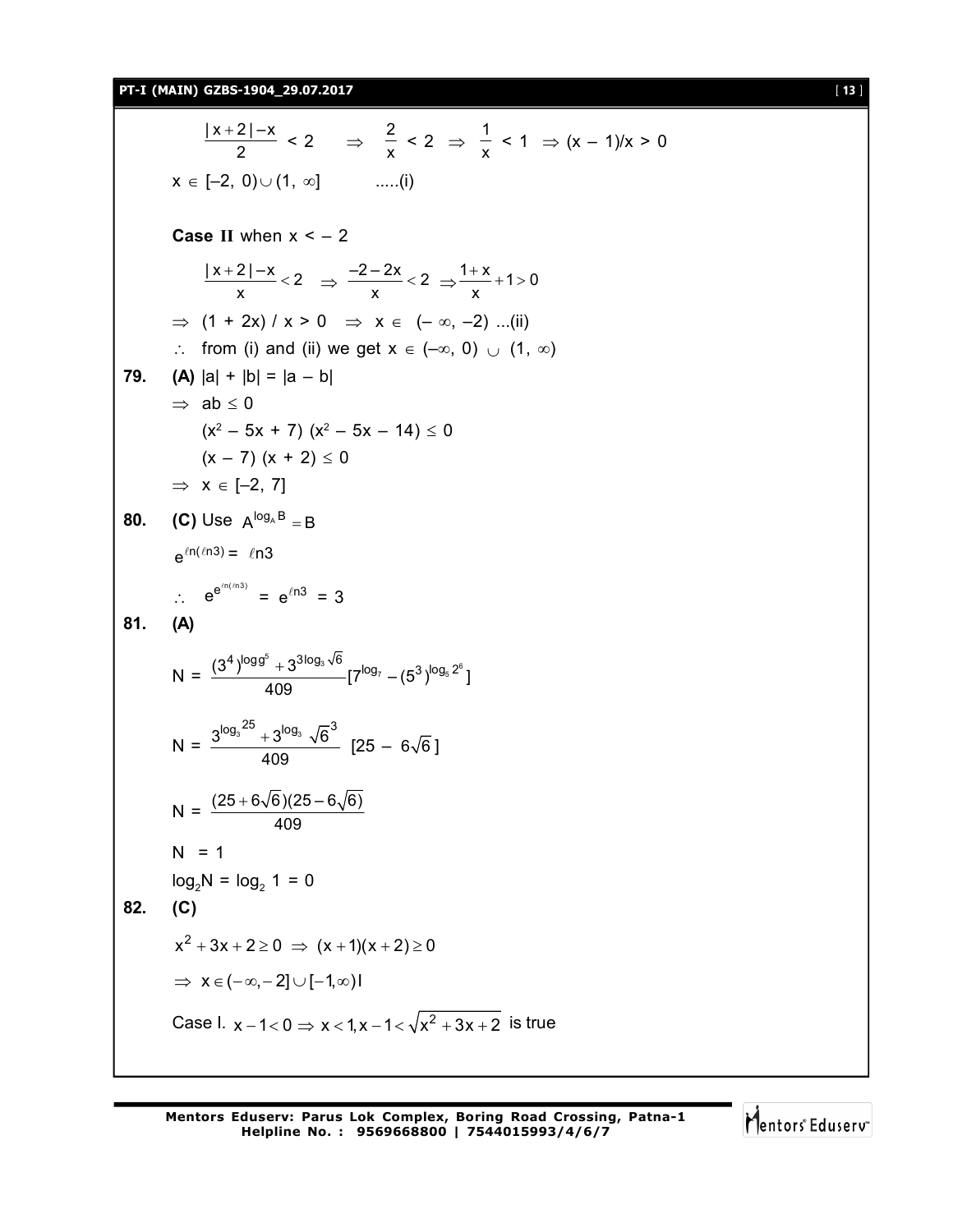[ **14** ] **PT-I (MAIN) GZBS-1904\_29.07.2017**

2. 
$$
x \in (-\infty, -2] \cup [-1, 1) \dots (i)
$$
  
\nCase II. if  $x-1 \ge 0 \Rightarrow x \ge 1$   
\n $x-1 < \sqrt{x^2+3x+2}$   
\n $\Rightarrow x^2-2x+1 < x^2 + 3x + 2 \Rightarrow 5x+1 > 0 \Rightarrow x > -\frac{1}{5}$   
\n∴  $x \in [1, \infty)$  .... (ii)  
\nFrom (i) and (ii)  
\n $x \in (-\infty, -2] \cup [-1, \infty)$   
\n83. (D)  
\nUsing wavy curve method and the fact that  $x = 0$  and 3 are the repeated roots of  
\n $x(e^{x}-1)(x+2)(x-3)^2 \le 0$  we get the sign scheme of the given expression as  
\n $\frac{-}{-2} + \frac{1}{1} + \frac{1}{1} + \frac{1}{1} - \frac{1}{2} = \frac{1}{3}$   
\nThus complete solution is  $x \in (-\infty, -2] \cup \{0, 3\}$   
\n84. (D)  
\n $1 \le |3-x| < 2$   
\n $\Rightarrow x \in (-\frac{1}{2}, 2] \cup [4, \infty)$   
\n $\Rightarrow x \in (-\frac{1}{2}, 2] \cup [4, \infty)$   
\n $\Rightarrow x \in (1, 5)$   
\nAns.  $x \in (1, 2] \cup [4, 5)$   
\n85. (C)  
\n $|x-1|-|x-2| = \frac{1}{2}$   
\n $\Rightarrow x \le 1$   
\n $\Rightarrow (x-1)+(x-2) = \frac{1}{2}$   
\n $\Rightarrow x \ge -1$   
\n $\Rightarrow (x-1)+(x-2) = \frac{1}{2}$   
\n $\Rightarrow x \ge -1$   
\n $\Rightarrow x \ge 2$   
\n $\Rightarrow (x-1)+(x-2) = \frac{1}{2}$   
\n $\Rightarrow x \ge 2$   
\n $\Rightarrow (x-1)+(x-2) = \frac{1}{2}$   
\n $\Rightarrow x \ge 2$   
\n $\Rightarrow (x-1)+(x-2) = \frac{1}{2}$   
\n $\Rightarrow x \ge 2$   
\n $\Rightarrow (x$